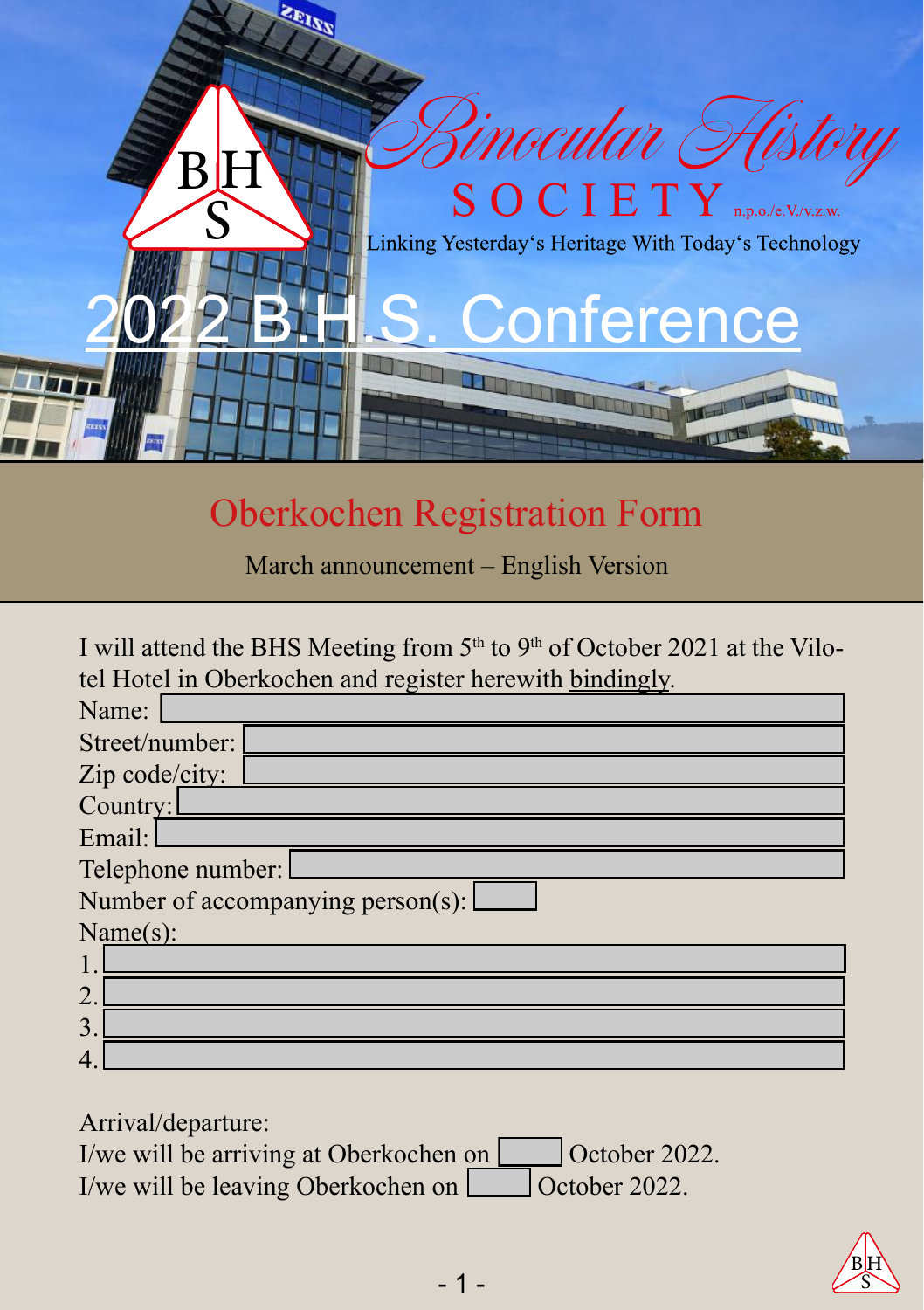I/we will be staying at:  $\Box$  Vilotel hotel The following hotel (name, address):

Not yet booked

I/we will be joining the dinner

On Friday with persons (type "0" if none).

 $\Box$  On Saturday with  $\Box$  persons (type "0" if none).

 $\Box$  I/we would like to join the excursion to Noerdlingen with a guided city tour on Thursday with  $\Box$  persons.

 $\Box$  I/we will participate in the Friday visit to Zeiss (Hensoldt) with  $\Box$ persons.

 $\Box$  I/we will participate in the walk to the Hausberg look-out tower on Sunday (optional) with  $\Box$  persons.

 I will need some special assistance (i.e. ramps/climbing stairs etc./ accessible material) – please specify:

 $\Box$  I need the following diets for  $\Box$  persons:

I will bring some exhibits on the following topics  $\dots$ 

 $\Box$  I would like to exhibit some optics or present a poster, namely